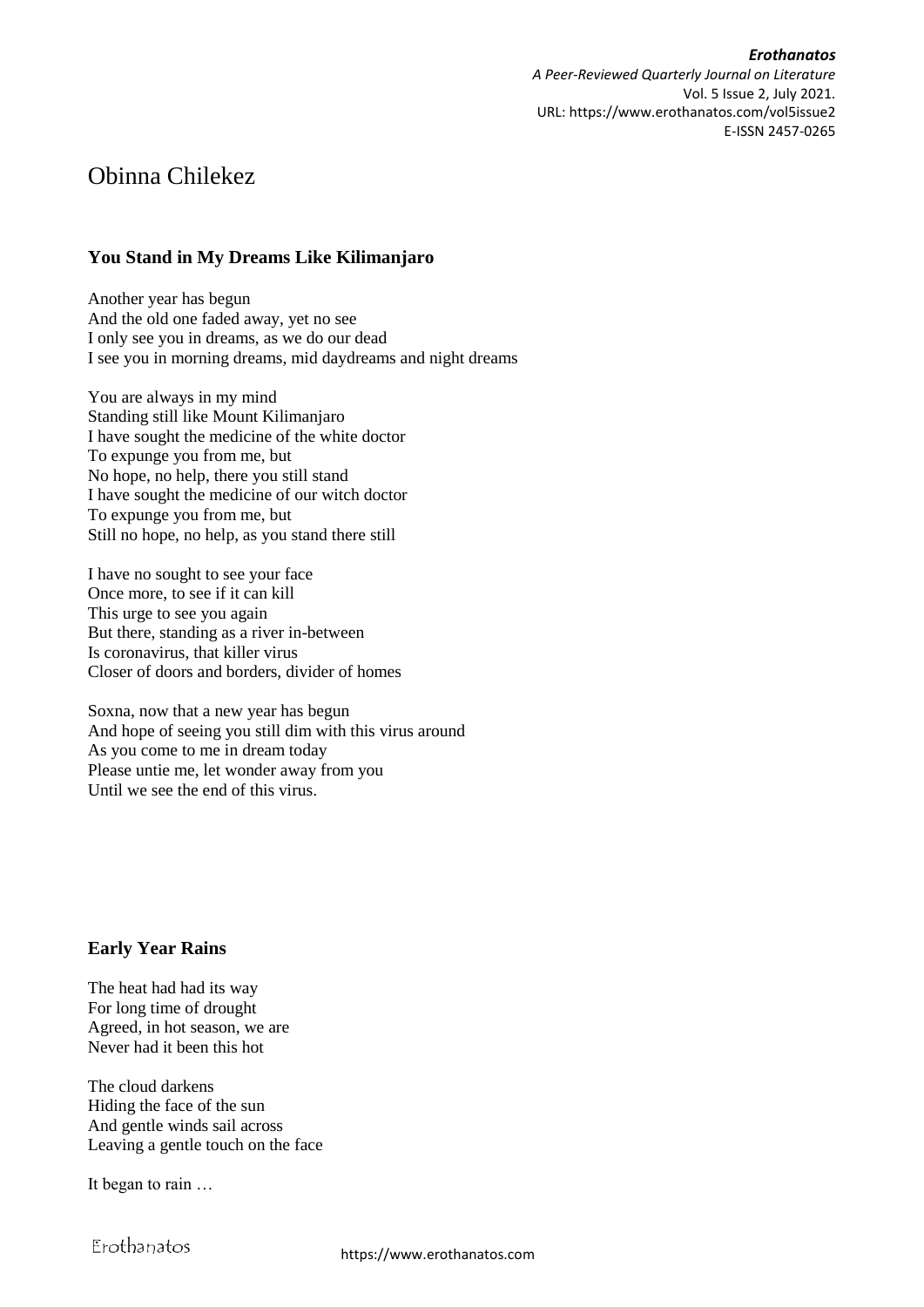You cannot image This smile on the faces Of leaves, under the showers Of this mighty fall of rain

See the little bird nwanza<sup>\*</sup> Soaring and dancing in the rain, not alone The fowls, insects and others all Taking their first bath of the year.

#### **Night Rain**

Night falls in rain As night became darker than usual Minutes later it rained, bucketful, everywhere, and The stars ran too into their homes, for fear Of flashing lightning, with no control Across the dark face of night

The thunders too at war, roaring and rolling, This night, unsafe, of moonlight steps The moon calls of its shine, we call off our dance For the ground slippery with mist and fear The rain 'd taken off the moonshine, taken off our moonlaughters Night has fallen in rain, fall in pains.

#### **Another Day of Thanksgiving**

The sun appeared majestically On my window-pane With a burning-like silver Bright, a beauty to behold

The dusk on its way home Oh the day is past spent

It's been a great day Of dreams achieved, delayed and wasted too I look up Oh another day of thanksgiving is gone.

1

<sup>\*</sup> Is the smallest bird in Igboland where the poet comes from